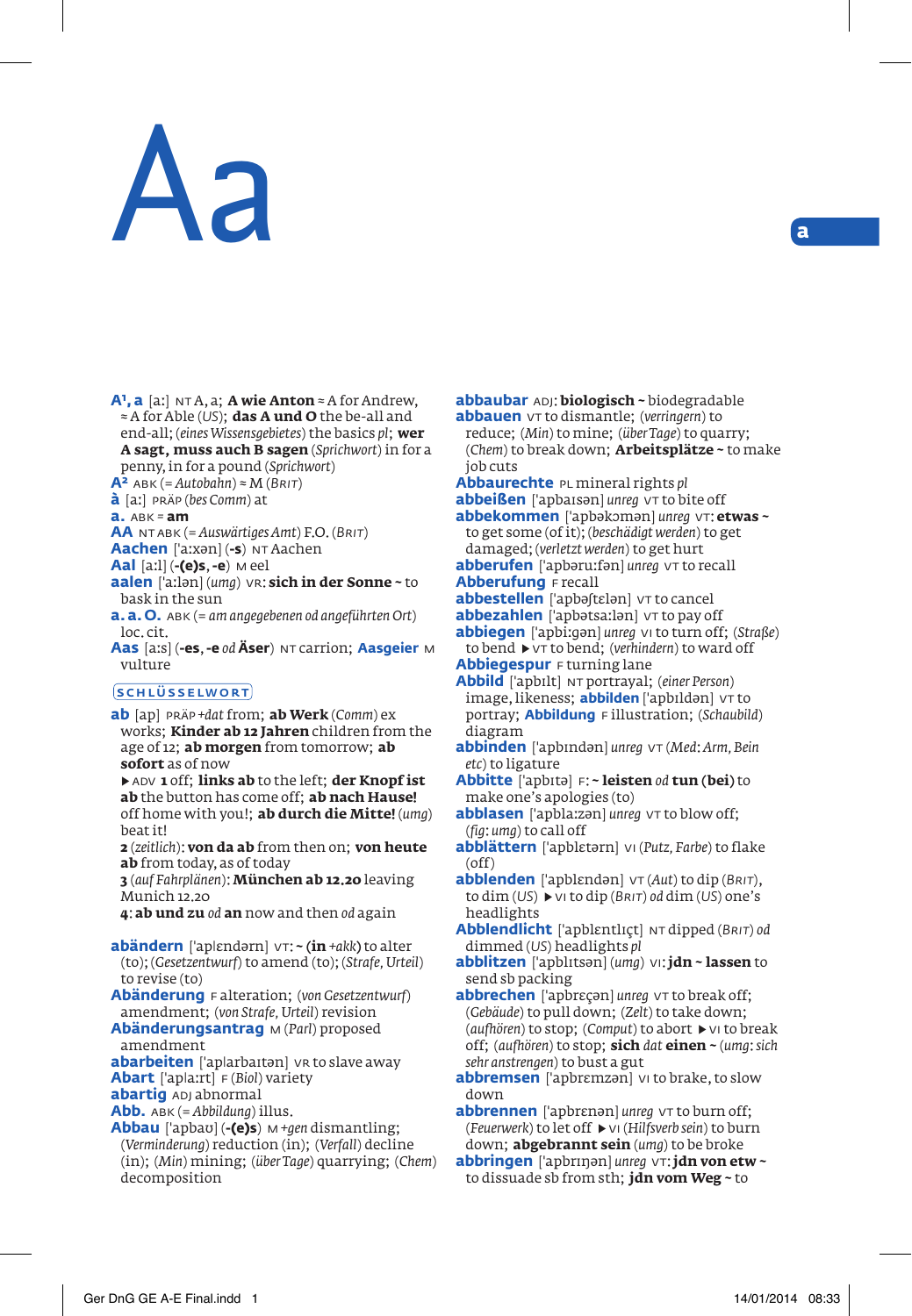## **abbröckeln – abfertigen**

divert sb; **ich bringe den Verschluss nicht ab** (*umg*) I can't get the top off **abbröckeln** [apbr
kəln] vi to crumble off *od* away; (*Börse*: *Preise*) to ease **Abbruch** [apbrυx] m (*von Verhandlungen etc*) breaking off; (*von Haus*) demolition; (*Comput*) abort; **jdm/etw ~ tun** to harm sb/sth; **Abbrucharbeiten** pl demolition work *sing*; **abbruchreif** ADJ only fit for demolition abbrühen ['apbry:an] vt to scald abbuchen ['apbu:xən] vt to debit; (durch *Dauerauftrag*): **~ (von)** to pay by standing order (from) **abbürsten** ['apbyrstan] vt to brush off **abbüßen** ['apby:sən] vt (*Strafe*) to serve **ABC-Waffen** pl abk (= *atomare, biologische und chemische Waffen*) ABC weapons **abdampfen** [apdampfən] vi (*fig*: *umg*: *losgehen/-fahren*) to hit the road **abdanken** [apdaŋkən] vi to resign; (*König*) to abdicate **Abdankung** f resignation; (*von König*) abdication **abdecken** ['apdεkən] ντ to uncover; (Tisch) to clear; (*Loch*) to cover **abdichten** ['apdictan]  $VT$  to seal; (*Naut*) to caulk **abdrängen** ['apdrɛŋən] vt to push off abdrehen ['apdre:ən]  $vr(Gas)$  to turn off; (*Licht*) to switch off; (*Film*) to shoot ▶ vi (*Schiff*) to change course; **jdm den Hals ~** to wring sb's neck **abdriften** ['apdriftan] vi to drift (away) **abdrosseln** [apdrosəln]  $\vee$ T to throttle; (*Aut*) to stall; (*Produktion*) to cut back **Abdruck** [apdrυk] m (*Nachdrucken*) reprinting; (*Gedrucktes*) reprint; (*Gipsabdruck, Wachsabdruck*) impression; (*Fingerabdruck*) print; **abdrucken** vt to print **abdrücken** ['apdrykən] vt to make an impression of; (*Waffe*) to fire; (*umg*: *Person*) to hug, to squeeze ▶ vr to leave imprints; (*abstoßen*) to push o.s. away; **jdm die Luft ~** to squeeze all the breath out of sb **abdüsen** [apdy-sən] (*umg*) vi to dash *od* whizz off **abebben** ['aplɛbən] vi to ebb away **Abend** [a-bənt] (**-s**, **-e**) m evening; **gegen ~** towards (the) evening; **den ganzen ~ (über)** the whole evening; **zu ~ essen** to have dinner *od* supper; **heute ~** this evening; **Abendanzug** m dinner jacket (*Brit*), tuxedo (*US*); **Abendbrot** nt supper; **Abendessen** nt supper; **abendfüllend** ADJ taking up the whole evening; **Abendqymnasium** NT night school; **Abendkasse** f (*Theat*) box office; **Abendkleid** nt evening gown; **Abendkurs** m evening classes *pl*; **Abendland** nt West; **abendlich** adj evening; **Abendmahl** NT Holy Communion; **Abendrot** NT sunset **abends** ADV in the evening **Abend-** zW: **Abendvorstellung** F evening performance; **Abendzeitung** F evening paper

2 · german | english

**Abenteuer** ['a:bəntɔyər] (-s, -) NT adventure; (*Liebesabenteuer*) affair; **abenteuerlich** adj adventurous; **Abenteuerspielplatz** m adventure playground; **Abenteuerurlaub** m adventure holiday **Abenteurer** (**-s**, **-**) m adventurer; **Abenteurerin** f adventuress aber ['aːbər] konj but; (*jedoch*) however ▶ ADV: **oder ~** or else; **bist du ~ braun!** aren't you brown!; **das ist ~ schön** that's really nice; **nun ist ~ Schluss!** now that's enough! **Aber** NT but

- **Aberglaube** ['a:bərglaubə] m superstition abergläubisch ['aːbərglɔybɪʃ] ADJ superstitious **aberkennen** ['aplɛrkɛnən] *unreq* vT; **jdm etw ~**
- to deprive sb of sth, to take sth (away) from sb **Aberkennung** F deprivation
- **abermaliq** ADJ repeated
- **abermals** ADV once again

**Abertausend, abertausend** ['a:bərtavznt] num: **Tausend und ~** thousands upon thousands

- **Abf.** abk (= *Abfahrt*) dep.
- abfahren ['apfa:rən] *unreg* vi to leave, to depart ▶ vt to take *od* cart away; (*Film*) to start; (*Film*, *TV*: *Kamera*) to roll; (*Strecke*) to drive; (*Reifen*) to wear; (*Fahrkarte*) to use; **der Zug ist abgefahren** (*lit*) the train has left; (*fig*) we've/

you've *etc* missed the boat; **der Zug fährt um 8.00 von Bremen ab** the train leaves Bremen at 8 o'clock; **jdn ~ lassen** (*umg*: *abweisen*) to tell sb to get lost; **auf jdn ~** (*umg*) to really go for sb

Abfahrt ['apfa:rt] F departure; (Autobahnabfahrt) exit; (*Ski*) descent; (*Piste*) run; **Vorsicht bei der ~ des Zuges!** stand clear, the train is about to leavel

**Abfahrts-** zW: **Abfahrtslauf** m (*Ski*) downhill; **Abfahrtstag** m day of departure; **Abfahrtszeit** f departure time

**Abfall** ['apfal] M waste; (von Speisen etc) rubbish (*Brit*), garbage (*US*); (*Neigung*) slope; (*Verschlechterung*) decline; **Abfalleimer** m rubbish bin (*Brit*), garbage can (*US*)

**abfallen** *unreg* vi (*lit, fig*) to fall *od* drop off; (*Pol*, *vom Glauben*) to break away; (*sich neigen*) to fall *od* drop away; **wie viel fällt bei dem Geschäft für mich ab?** (*umg*) how much do I get out of the deal?

**abfällig** ['apfɛlɪç] ADJ disparaging, deprecatory **Abfallprodukt** nt (*lit, fig*) waste product

**abfangen** ['apfaŋən] *unreg* vt to intercept; (*Person*) to catch; (*unter Kontrolle bringen*) to check; (*Aufprall*) to absorb; (*Kunden*) to lure away

- **Abfangjäger** m (*Mil*) interceptor
- **abfärben** [apfεrbən] vi (*lit*) to lose its colour; (*Wäsche*) to run; (*fig*) to rub off
- **abfassen** ['apfasən] vt to write, to draft **abfeiern** ['apfaiərn] (*umq*)  $\vee$ T: **Überstunden** ~ to take time off in lieu of overtime pay

**abfertigen** ['apfɛrtɪɡən] vT to prepare for dispatch, to process; (*an Grenze*) to clear; (*Kundschaft*) to attend to; **jdn kurz ~** to give sb short shrift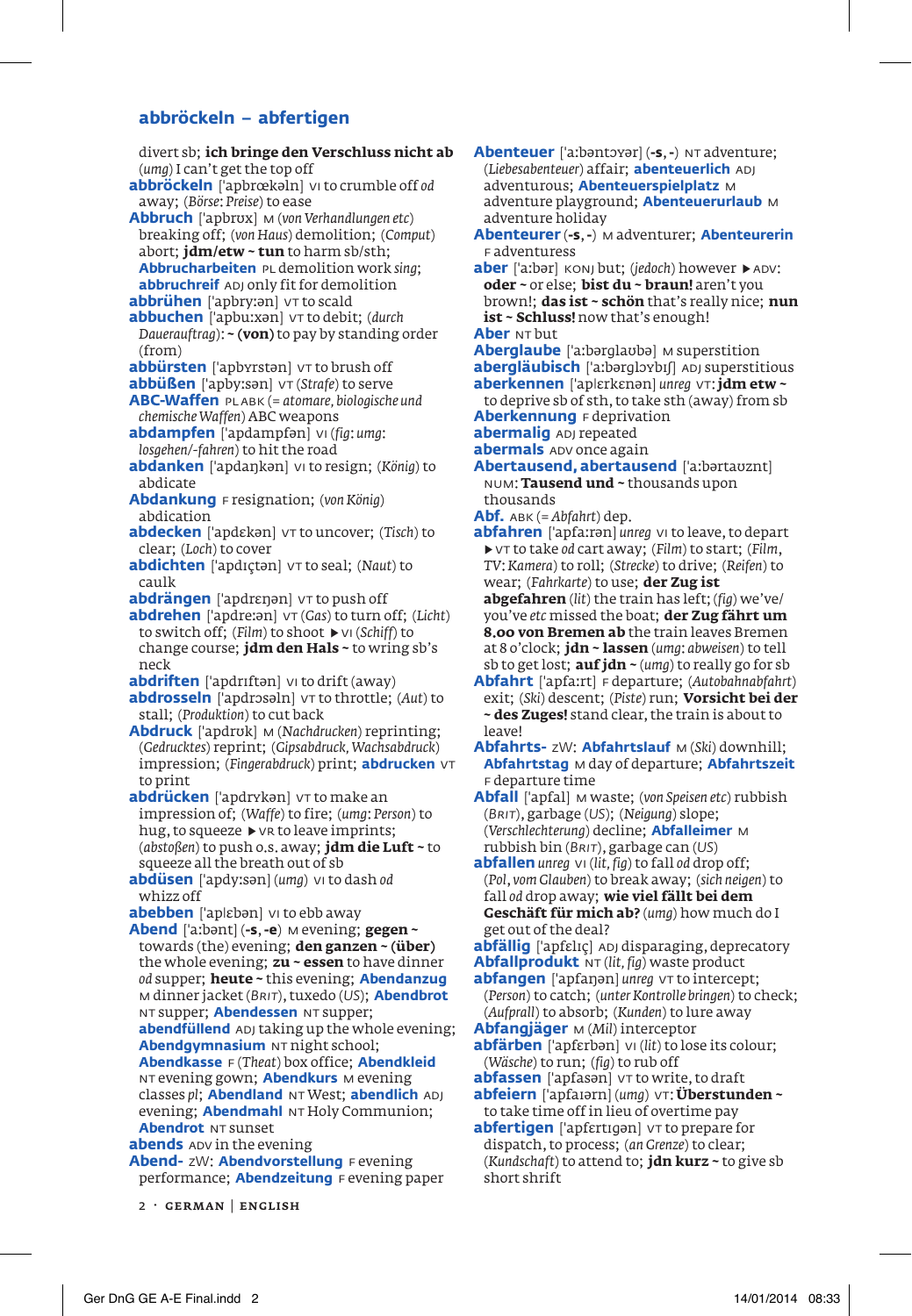# Aa **<sup>a</sup>**

**A1, a** [ei] n (*letter*) A *nt*, a *nt*; (*Scol*) ≈ Eins *f*, sehr gut *nt*; **A for Andrew**, **A for Able** (*US*) ≈ A wie Anton; **A road** (*Brit Aut*) Hauptverkehrsstraße *f*; **A shares** (*Brit Stock Exchange*) stimmrechtslose Aktien *pl* **A2** [ei] n (*Mus*) A *nt*, a *nt*

## **KEYWORD**

**a** [ə] (*before vowel and silent h*; **an**) INDEFART **1** ein; (*before feminine noun*) eine; **a book** ein Buch; **a lamp** eine Lampe; **she's a doctor** sie ist Ärztin; **I haven't got a car** ich habe kein Auto; **a hundred/thousand** *etc* **pounds** einhundert/ eintausend *etc* Pfund

**2** (*in expressing ratios, prices etc*) pro; **3 a day/week** 3 pro Tag/Woche, 3 am Tag/in der Woche; **10 km an hour** 10 km pro Stunde

**A2** (*Brit*) n (*Scol*) *Mit "A2" wird das zweite Jahr der britischen Sekundarstufe II bezeichnet, in dem die übrigen drei Wahlpflichtfächer unterrichtet und am Ende des Schuljahres geprüft werden. Die Note für den "A level" setzt sich aus den Noten der Jahre "AS" und "A2" zusammen*

**AA** n abbr (*Brit*: = *Automobile Association*) *Autofahrerorganisation*, ≈ ADAC *m*; (*US*: = *Associate in Art*) *akademischer Grad für Geisteswissenschaftler*; (= *Alcoholics Anonymous*) Anonyme Alkoholiker *pl*, AA *pl*

- **AAA** n abbr (= *American Automobile Association*) *Autofahrerorganisation*, ≈ ADAC *m*; (*Brit*: = *Amateur Athletics Association*) *Leichtathletikverband der Amateure*
- **A & E** n abbr (= *Accident and Emergency*): **~ department** Notfallstation *f*,

### Notaufnahme *f*

- **abaci** [bəsai] npl *of* **abacus**
- **aback** [ə'bæk] ADV: to be taken ~ verblüfft sein
- **abacus** ['æbəkəs] (pl **abaci**) N Abakus *m*
- **abandon** [ə'bændən] vt verlassen; (child) aussetzen; (*give up*) aufgeben ▶ n (*wild behaviour*): **with ~** selbstvergessen; **to ~ ship** das Schiff verlassen
- abandoned [ə<sup>'</sup>bændənd] ADJ verlassen; (*child*) ausgesetzt; (*unrestrained*) selbstvergessen
- **abase** [ə'beis]  $VT$ **: to ~ o.s.** sich erniedrigen; **to ~ o.s. so far as to do sth** sich dazu erniedrigen, etw zu tun
- **abashed** [ə'bæft] ADJ verlegen
- **abate** [ə'beit] vi nachlassen, sich legen
- **abatement** [əbeitmənt] n: **noise ~ society**

Gesellschaft *f* zur Lärmbekämpfung **abattoir** [bətwɑ-] (*Brit*) n Schlachthof *m*

- **abbey** ['æbɪ] **N** Abtei *f*
- **abbot** ['æbət]  $N$  Abt *m*
- **abbreviate** [əbrivieit] vt abkürzen; (*essay etc*) kürzen
- **abbreviation** [əbrivieiʃən] n Abkürzung *f*

**ABC** n abbr (= *American Broadcasting Companies*) *Fernsehsender* ▶ n Abc *nt*

- **abdicate** ['æbdɪkeɪt] vt verzichten auf *+acc* ▶ vi (*monarch*) abdanken
- **abdication** [æbdɪ'keɪ[ən] N Verzicht *m*; Abdankung *f*
- **abdomen** ['æbdəmεn] N Unterleib *m* **abdominal** [æb'dominl] ADJ (*pain etc*)
- Unterleibs**abduct** [æb'dAkt] vt entführen
- **abduction** [æb'dʌkʃən] N Entführung *f*
- **Aberdonian** [æbəˈdəunɪən] ADJ (*Geog*)
- Aberdeener *inv* ▶ n Aberdeener(in) *m*(*f*) **aberration** [æbəˈreɪʃən] N Anomalie *f*; in a
- **moment of mental ~** in einem Augenblick geistiger Verwirrung
- **abet** [ə'bɛt]  $\vee$ T *see* aid
- **abeyance** [əbeiəns] n: **in ~** (*law*) außer Kraft; (*matter*) ruhend
- abhor [əb'hɔː<sup>r</sup>] vt verabscheuen
- **abhorrent** [əb'hɔrənt] ADJ abscheulich
- **abide** [əbaid] vt: **I can't ~ it/him** ich kann es/ ihn nicht ausstehen
	- ▶ **abide by** vt fus sich halten an *+acc*
- **abiding** [əbaidiŋ] adj (*memory, impression*) bleibend
- **ability** [əbiliti] n Fähigkeit *f*; **to the best of my ~** so gut ich es kann
- **abject** ['æbdʒεkt] ADJ (*poverty*) bitter; (*apology*) demütig; (*coward*) erbärmlich
- **ablaze** [əbleiz] adj in Flammen; **~ with light** hell erleuchtet
- able ['eɪbl] ADJ fähig; to be ~ to do sth etw tun können
- able-bodied ['eɪbl'bɔdɪd] ADJ kräftig; ~ seaman (*Brit*) Vollmatrose *m*
- **ablutions** [əbluʃənz] npl Waschungen *pl*
- **ably** ['eibli] ADV gekonnt